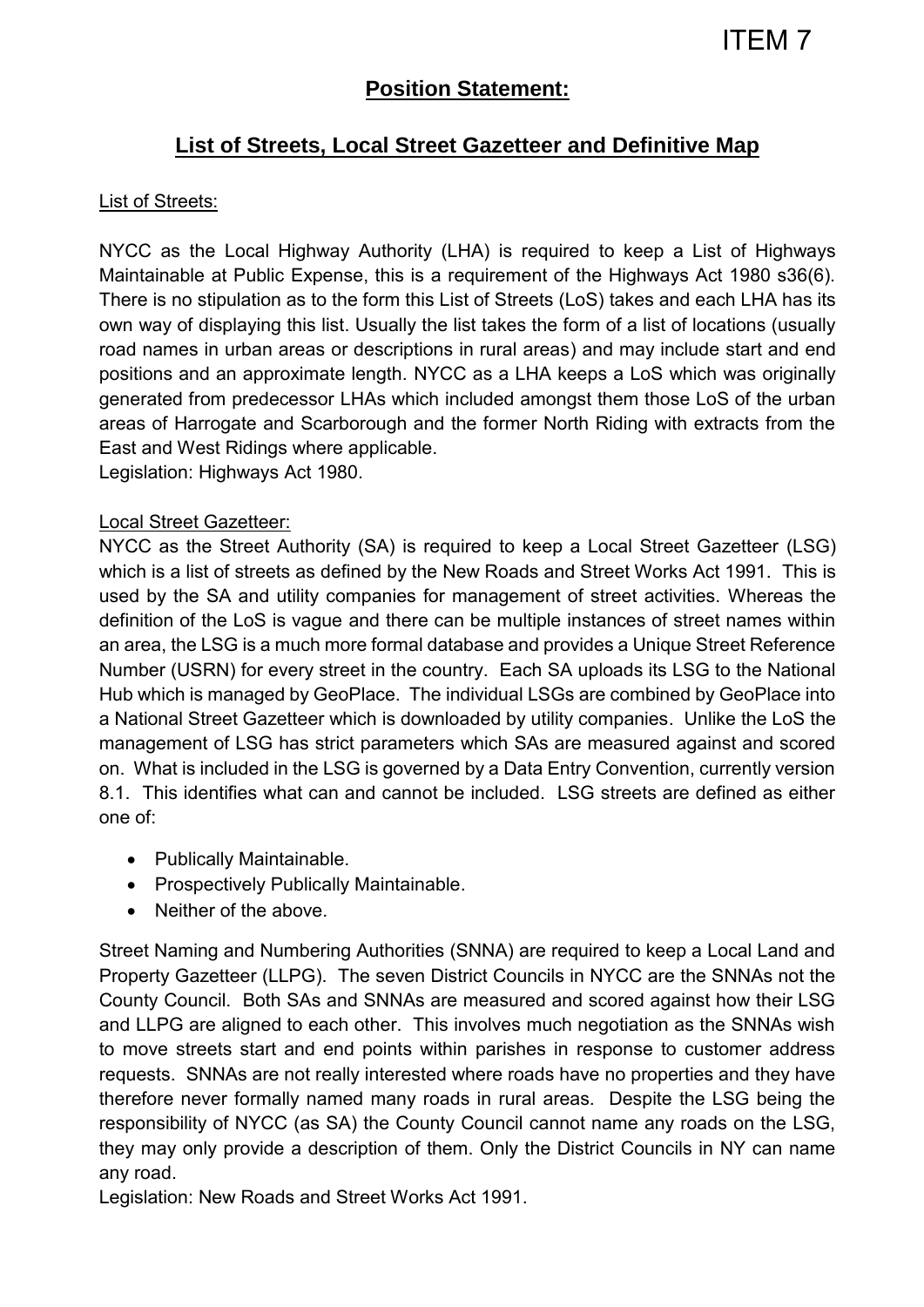### Street Works Register

The Street Works Register (SWR) is an electronic database of all works (planned and completed) on all streets whether public or otherwise, the SWR records works (including scaffolds, skips and also events on streets). The SWR is within the public domain (although the LSG is not within the public domain and requires registration with GeoPlace for permission to access the National Street Gazetteer).

Relevant Legislation: New Roads and Street Works Act 1991.

### Definitive Map and Statement:

Surveying Authorities are required to maintain a legal record of Public Rights of Way (PRoW), this record is known as the Definitive Map and Statement (DMS) and records PRoW in one of four categories (footpath, bridleway, Restricted Byway (RB) or Byway Open to All Traffic (BOAT)). It should be noted that unlike UURs which have no user rights confirmed, the four categories do confirm actual user rights for up to pedestrians, horse riders, horse and carts and all traffic respectively.

Legislation: Wildlife and Countryside Act 1981 (as amended)

## Ordnance Survey:

OS is a government owned organisation which surveys the country and produces mapping. OS terms like ORPA, White Road, Private Road, Main Road, Other Road etc have no defined meaning to the LHA. OS is not responsible for the LoS, the LSG or the DMS. LHAs, NNAs and SAs are not under any obligation to rely upon OS mapping for the recording of highways, streets or PRoWs.

NYCC will never attempt to hide the true status of any route of which it is aware; however, in general terms we can only be sure of the status of those Highways which are Maintainable At Public Expense (HMAPE). Private Highways, Routes within MoD land and Ratione Tenurae are not the responsibility of NYCC although some private highways are recorded within the LSG.

There is a belief that a LHA may record a highway as a 'private street carrying public rights'. Officers are unaware as to where this information would be recorded as the LoS does not record this, there is nowhere in the LSG nor the DMS to record this.

In the case of an unclassified road; to record any user rights higher than pedestrian this would require a DMMO to record bridleway, RB or BOAT.

NYCC Webpage [www.northyorks.gov.uk/article/26004/Maps](http://www.northyorks.gov.uk/article/26004/Maps) 

Shows various map layers including those HMAPE which are PRoW and A, B, C & U roads.